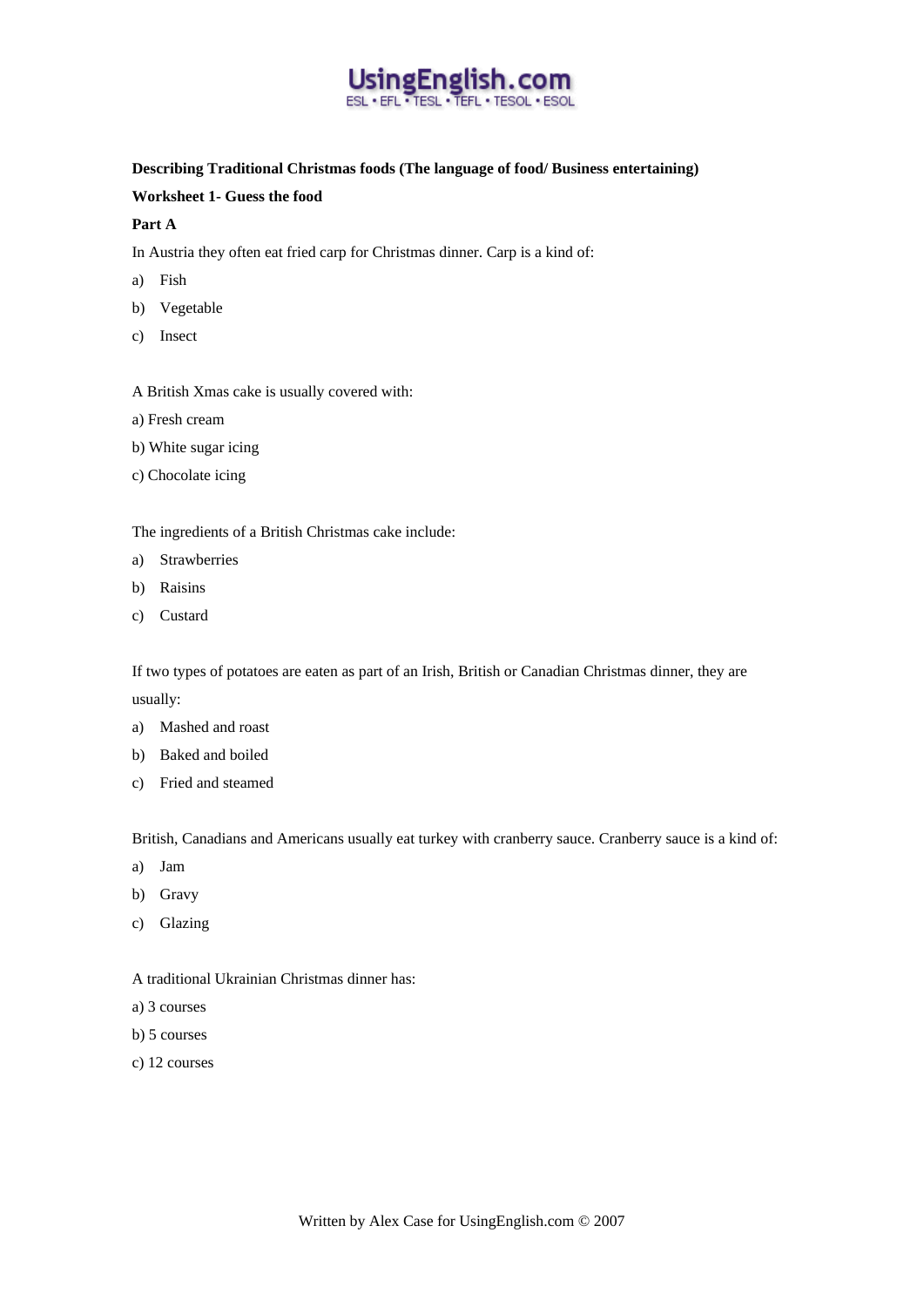

The main dish of a traditional German Xmas dinner is:

- a) Roast pork
- b) Roast goose
- c) Roast turkey

Possible meats at a Dutch meal include pheasant. Pheasant is a kind of wild:

- a) Pig
- b) Bird
- c) Bear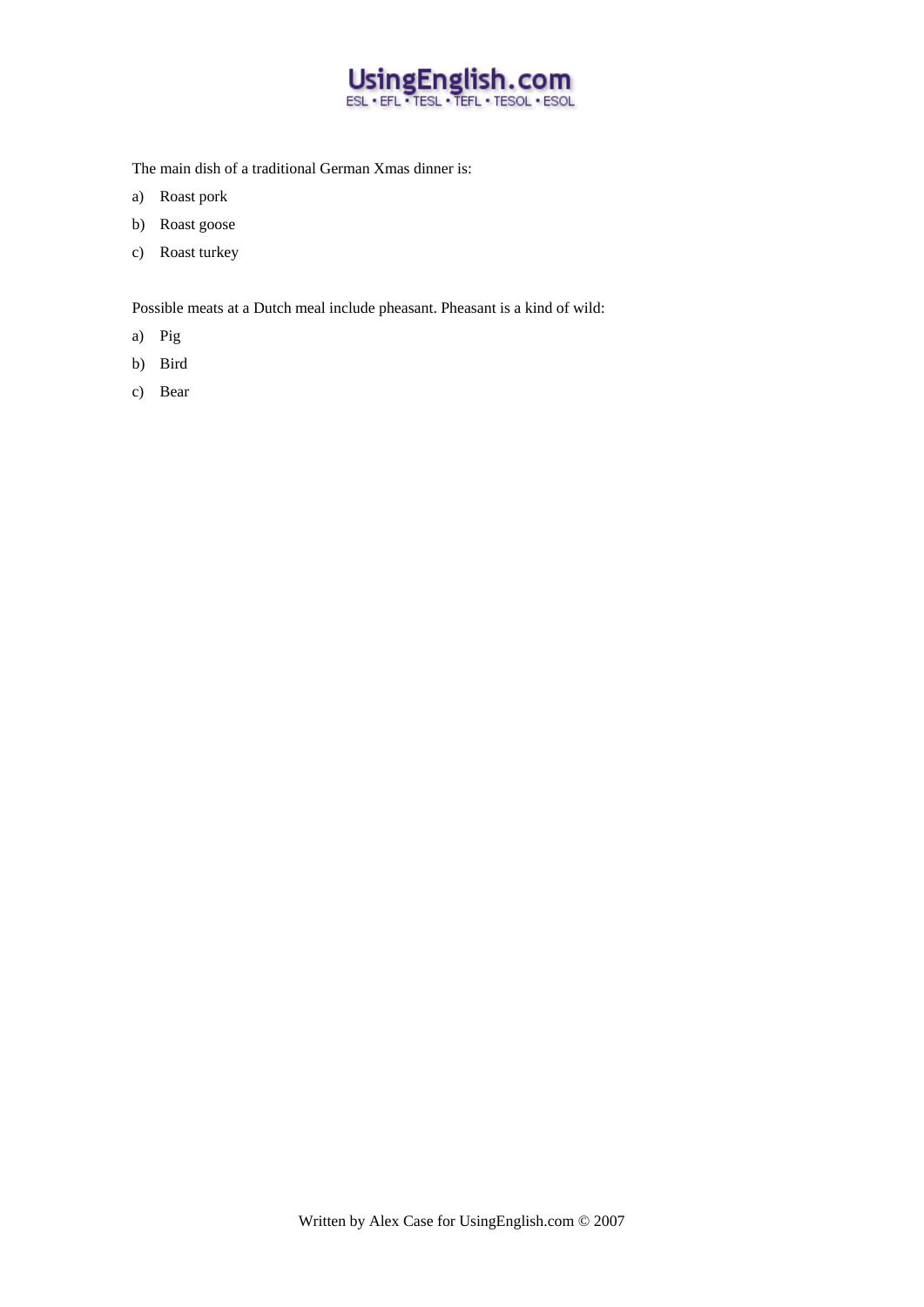

## **Describing Traditional Christmas foods (The language of food/ Business entertaining) Worksheet 1- Guess the food**

#### **Part B**

Until turkey (which was discovered in America) became popular, the most popular Xmas dish in the UK was boar. Boar is a kind of wild:

- a) Pig
- b) Bird
- c) Bear

Traditional vegetables in a British Xmas dinner are always winter vegetables (salad is rarely eaten), such as roast parsnips. A parsnip looks like a pale:

- a) Carrot
- b) Cabbage
- c) Pea

A British Xmas pudding is:

- a) Baked
- b) Steamed
- c) Grilled

If there is still some left over turkey after a British Xmas dinner (which is often, as it is a very big bird) it is eaten in sandwiches and as a salad. If there is still some left, turkey is used as an ingredient in:

- a) A curry
- b) A stew
- c) A fondue

Nut roast is a Xmas dinner suitable for:

- a) People with nut allergies
- b) People on a diet
- c) Vegetarians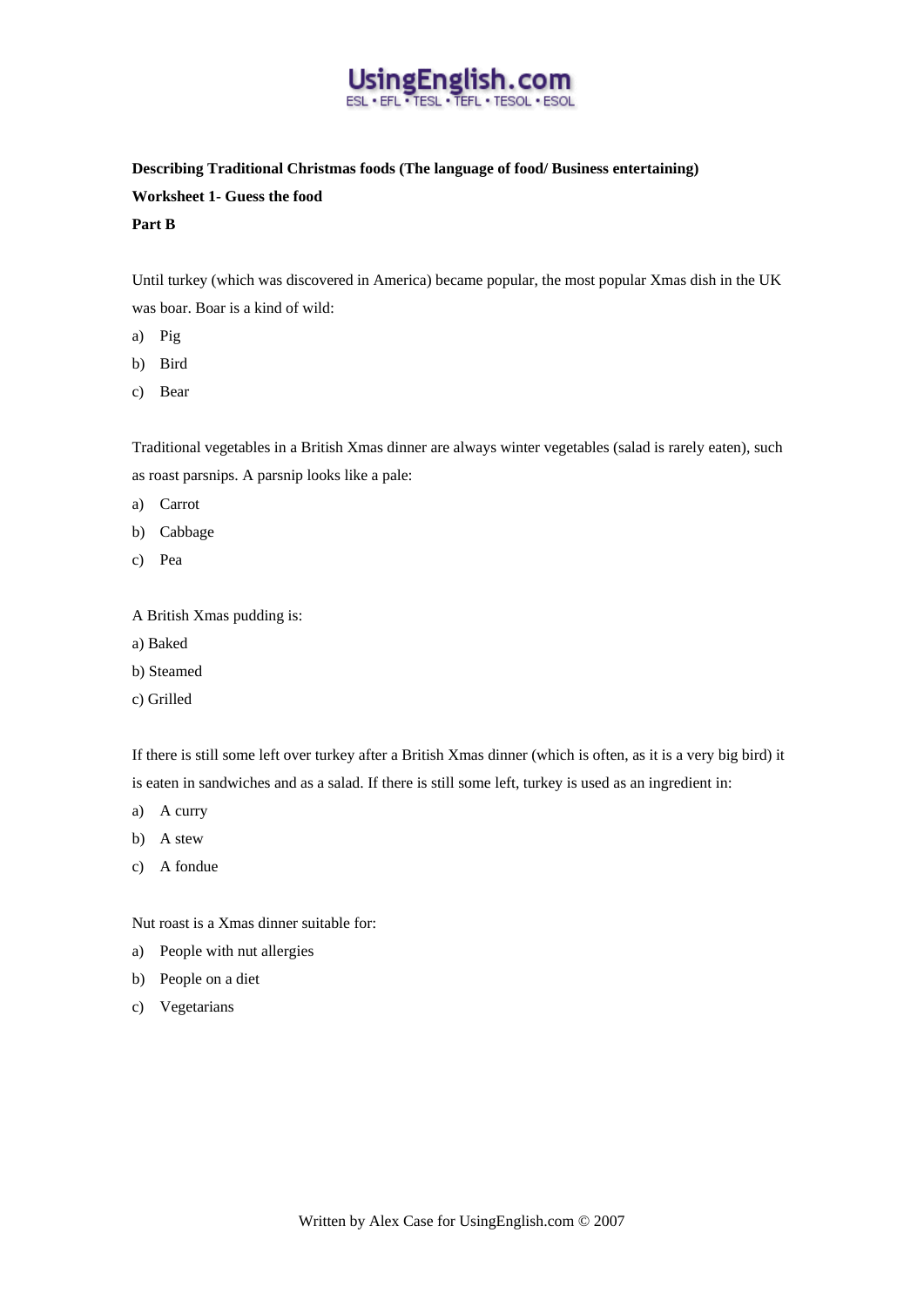

The main ingredient of mince pies (often eaten on Xmas day in the UK and New Zealand) is:

- a) Minced pork
- b) Minced beef
- c) Dried fruit

Before it is a cooked, a turkey is often stuffed with:

- a) Tripe
- b) Bread and herbs
- c) Rice and raisins

If prawns are served as part of a Xmas dinner in the UK they are usually part of the:

- a) Starter
- b) Main course
- c) Dessert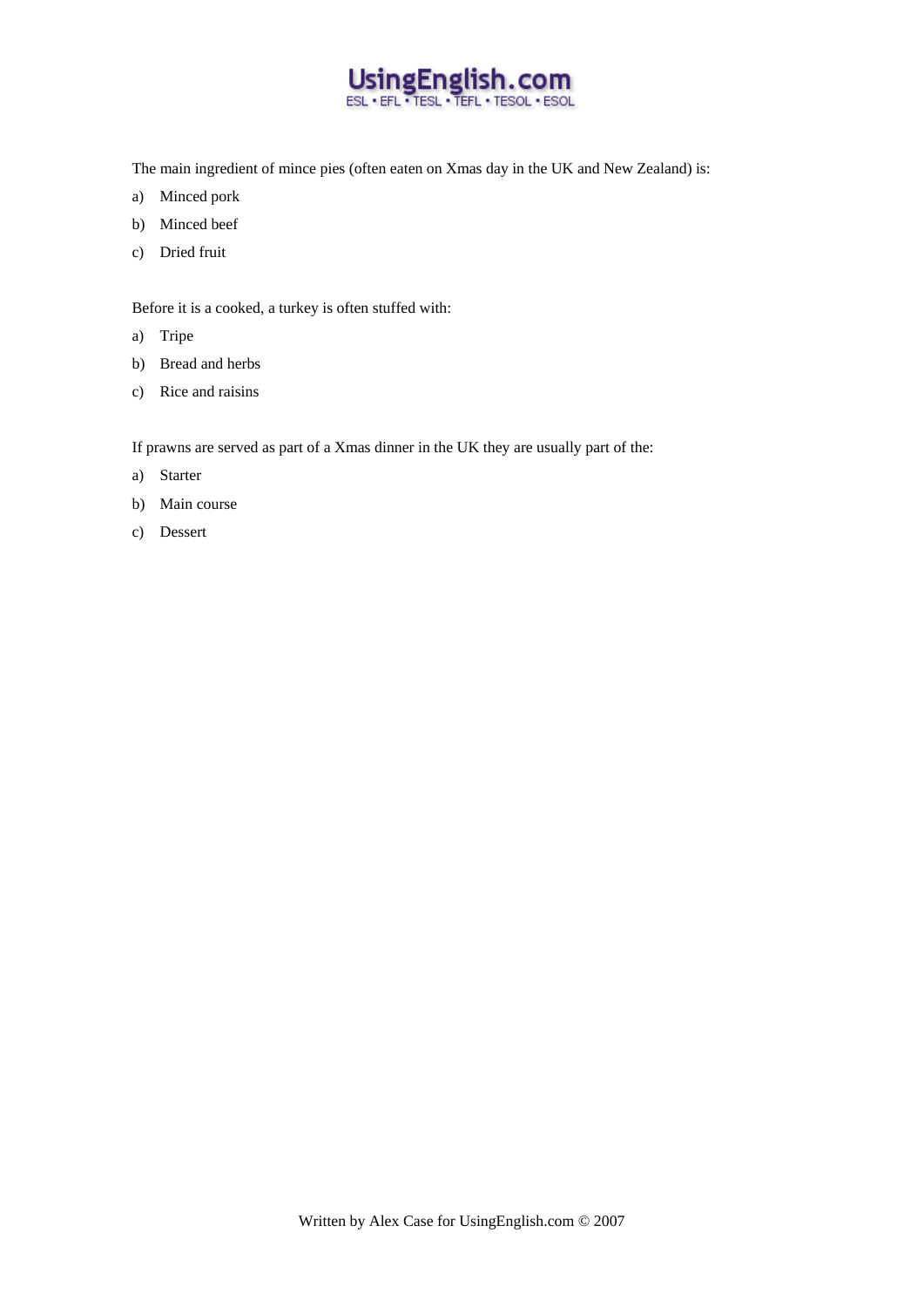

**Describing Traditional Christmas foods (The language of food/ Business entertaining) Worksheet 2- Guess the food Bluff version Student A** 

*Make up false answers for the gaps and read your sentences to your partner. Can they guess which answer is correct?* 

In Austria they often eat fried carp for Christmas dinner. Carp is a kind of:

- a) Fish
- b)  $\frac{1}{2}$   $\frac{1}{2}$   $\frac{1}{2}$   $\frac{1}{2}$   $\frac{1}{2}$   $\frac{1}{2}$   $\frac{1}{2}$   $\frac{1}{2}$   $\frac{1}{2}$   $\frac{1}{2}$   $\frac{1}{2}$   $\frac{1}{2}$   $\frac{1}{2}$   $\frac{1}{2}$   $\frac{1}{2}$   $\frac{1}{2}$   $\frac{1}{2}$   $\frac{1}{2}$   $\frac{1}{2}$   $\frac{1}{2}$   $\frac{1}{2}$   $\frac{1}{2}$
- c)  $\qquad \qquad$

A British Xmas cake is usually covered with:

a)  $\qquad \qquad \qquad$ 

b) White sugar icing

 $c)$   $\overline{\phantom{a}}$ 

The ingredients of a British Christmas cake include:

a)  $\frac{1}{\sqrt{1-\frac{1}{2}}\sqrt{1-\frac{1}{2}}\sqrt{1-\frac{1}{2}}\sqrt{1-\frac{1}{2}}\sqrt{1-\frac{1}{2}}\sqrt{1-\frac{1}{2}}\sqrt{1-\frac{1}{2}}\sqrt{1-\frac{1}{2}}\sqrt{1-\frac{1}{2}}\sqrt{1-\frac{1}{2}}\sqrt{1-\frac{1}{2}}\sqrt{1-\frac{1}{2}}\sqrt{1-\frac{1}{2}}\sqrt{1-\frac{1}{2}}\sqrt{1-\frac{1}{2}}\sqrt{1-\frac{1}{2}}\sqrt{1-\frac{1}{2}}\sqrt{1-\frac{1}{2}}\sqrt{1-\frac{1}{2}}\sqrt{$ 

b) Raisins

c)  $\qquad$ 

If two types of potatoes are eaten as part of an Irish, British or Canadian Christmas dinner, they are usually:

- a) Mashed and roast
- b)  $\qquad \qquad$
- $c)$

A traditional Ukrainian Christmas dinner has:

- a)  $\overline{\phantom{a}}$
- b) \_\_\_\_\_\_\_\_\_\_\_\_\_\_\_\_\_\_\_\_\_\_\_\_\_\_\_\_\_\_

c) 12 courses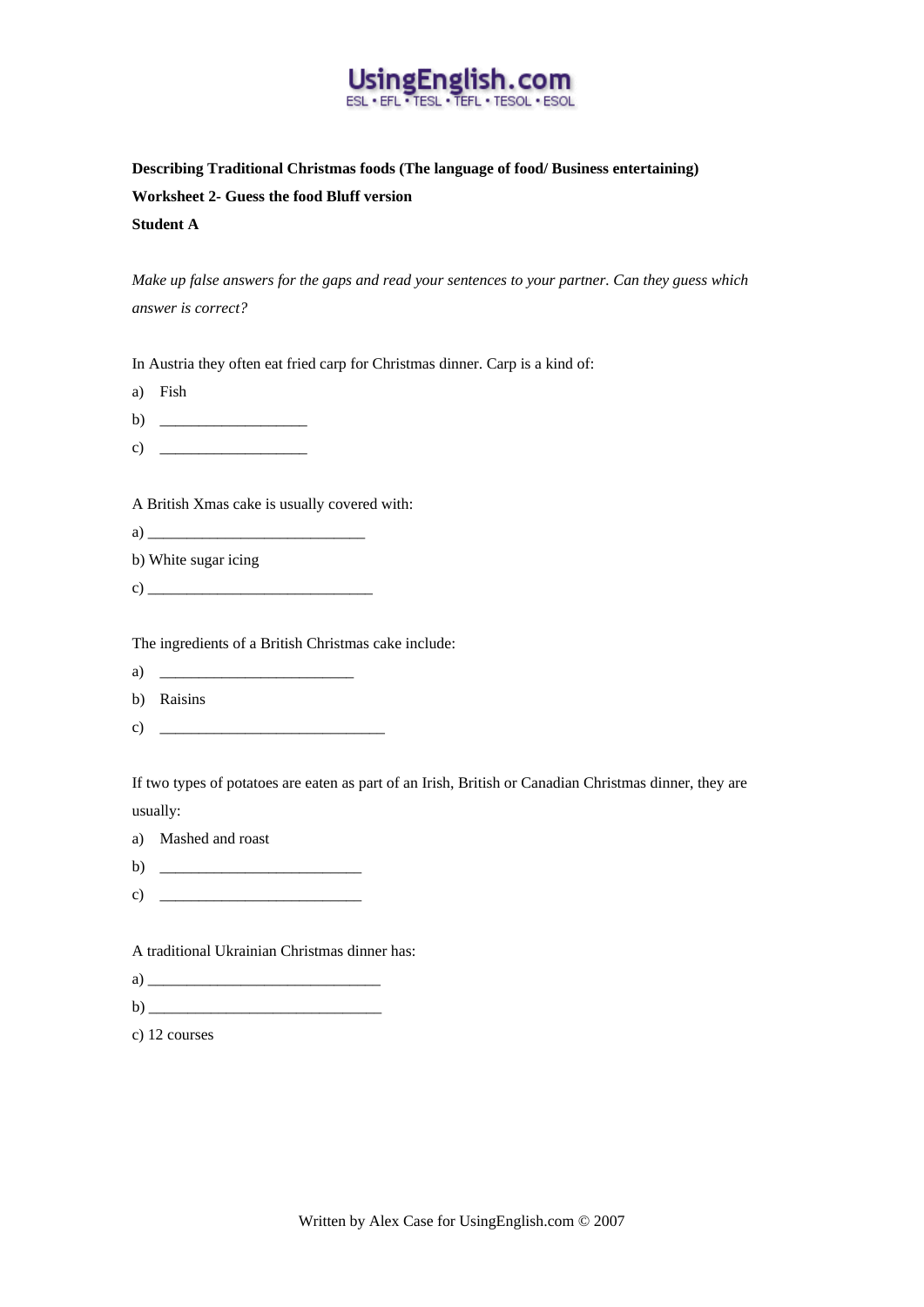

The main dish of a traditional German Xmas dinner is:

- a)  $\frac{1}{\sqrt{1-\frac{1}{2}}}\left\{ \frac{1}{2}, \frac{1}{2}, \frac{1}{2}, \frac{1}{2}, \frac{1}{2}, \frac{1}{2}, \frac{1}{2}, \frac{1}{2}, \frac{1}{2}, \frac{1}{2}, \frac{1}{2}, \frac{1}{2}, \frac{1}{2}, \frac{1}{2}, \frac{1}{2}, \frac{1}{2}, \frac{1}{2}, \frac{1}{2}, \frac{1}{2}, \frac{1}{2}, \frac{1}{2}, \frac{1}{2}, \frac{1}{2}, \frac{1}{2}, \frac{1}{2}, \frac{1}{2}, \frac{1}{2}, \frac{1}{2}, \$
- b) Roast goose
- c)  $\qquad \qquad$

Possible meats at a Dutch meal include pheasant. Pheasant is a kind of wild:

- a) \_\_\_\_\_\_\_\_\_\_\_\_\_\_\_\_\_\_\_\_\_\_\_\_\_\_\_\_
- b) Bird
- c)  $\qquad \qquad$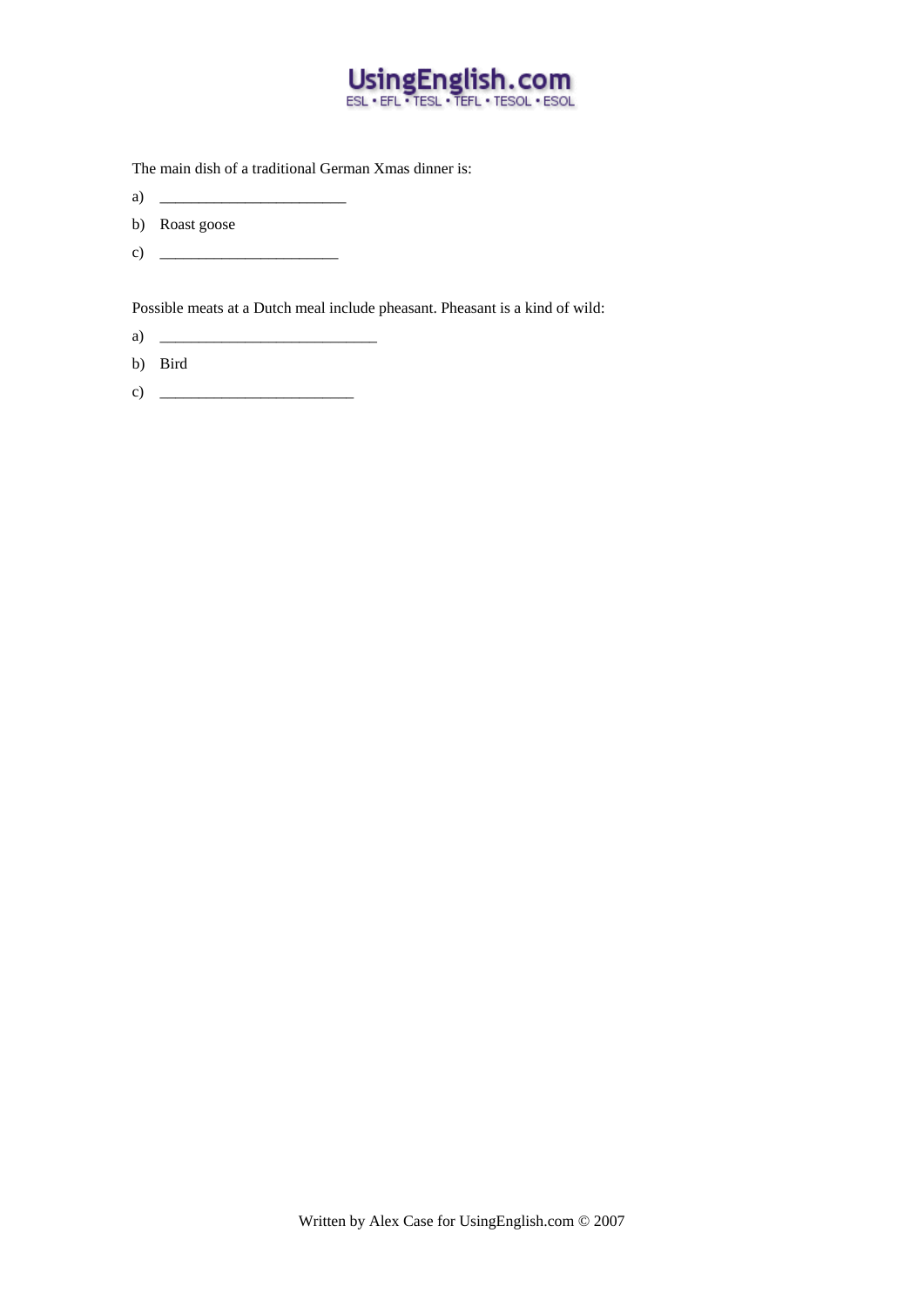

## **Describing Traditional Christmas foods (The language of food/ Business entertaining) Worksheet 2- Guess the food Bluff version Student B**

Until turkey (which was discovered in America) became popular, the most popular Xmas dish in the UK was boar. Boar is a kind of wild:

|              | a) Pig |
|--------------|--------|
| $\mathbf{b}$ |        |

c)  $\overline{\phantom{a}}$ 

Traditional vegetables in a British Xmas dinner are always winter vegetables (salad is rarely eaten), such as roast parsnips. A parsnip looks like a pale:

a) Carrot

b) \_\_\_\_\_\_\_\_\_\_\_\_\_\_\_\_\_\_\_\_\_\_\_\_\_\_\_\_\_\_\_

 $c)$ 

A British Xmas pudding is:

| $\epsilon$ |  |
|------------|--|
|            |  |

b) Steamed

c)  $\overline{\phantom{a}}$ 

If there is still some left over turkey after a British Xmas dinner (which is often, as it is a very big bird) it is eaten in sandwiches and as a salad. If there is still some left, turkey is used as an ingredient in:

- a) A curry
- b)  $\qquad \qquad$
- c)  $\overline{\phantom{a}}$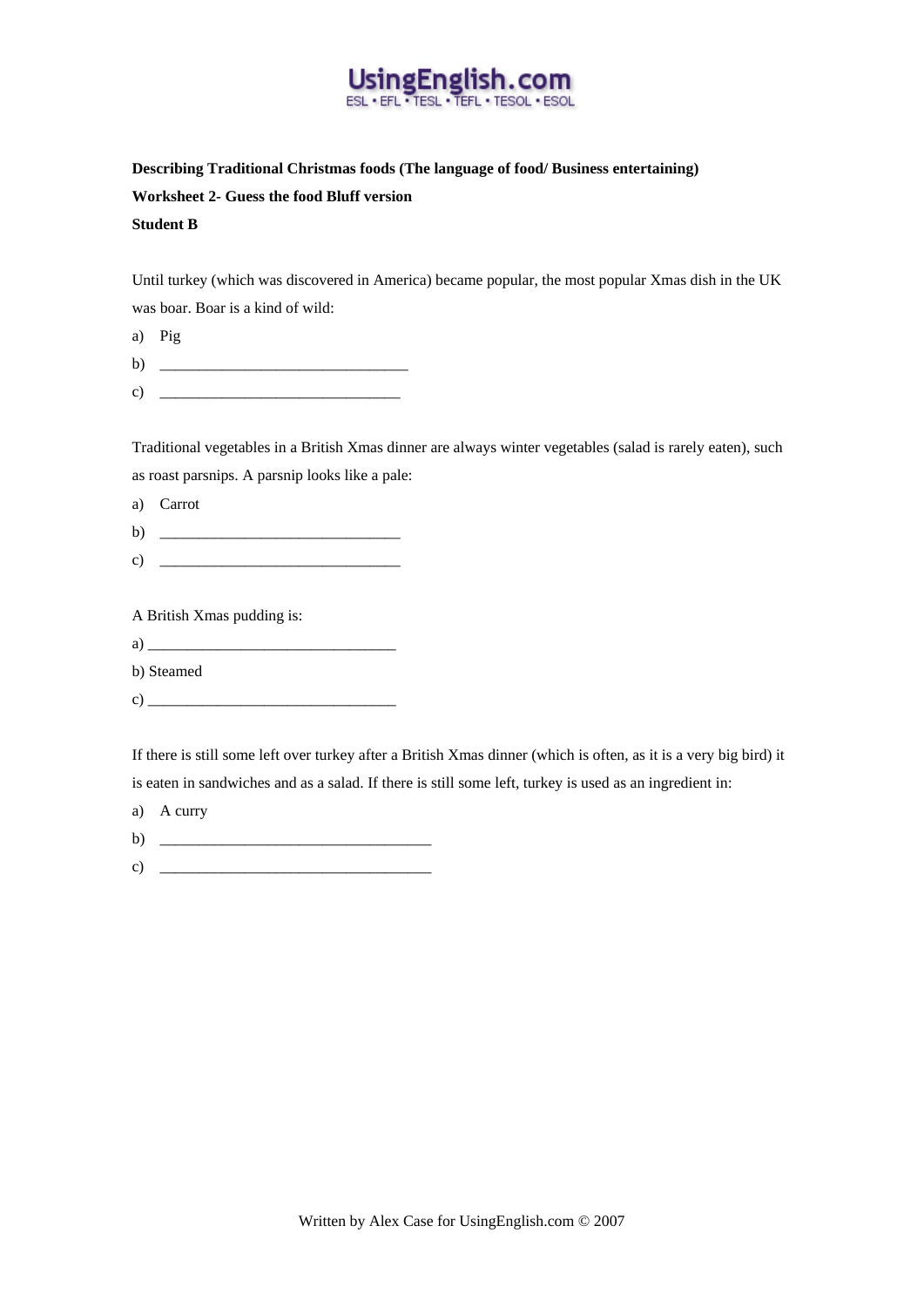

Nut roast is a Xmas dinner suitable for:

- a)  $\Box$
- b) \_\_\_\_\_\_\_\_\_\_\_\_\_\_\_\_\_\_\_\_\_\_\_\_\_\_\_\_\_\_\_\_
- c) Vegetarians

The main ingredient of mince pies (often eaten on Xmas day in the UK and New Zealand) is:

- a)  $\Box$
- b)  $\Box$
- c) Dried fruit

Before it is a cooked, a turkey is often stuffed with:

- a) <u>\_\_\_\_\_\_\_\_\_\_\_\_\_\_\_\_\_\_\_\_\_\_\_\_\_\_\_\_\_\_\_\_\_\_</u>
- b) Bread and herbs
- c)  $\Box$

If prawns are served as part of a Xmas dinner in the UK they are usually part of the:

- a) Starter
- b)  $\frac{1}{2}$   $\frac{1}{2}$   $\frac{1}{2}$   $\frac{1}{2}$   $\frac{1}{2}$   $\frac{1}{2}$   $\frac{1}{2}$   $\frac{1}{2}$   $\frac{1}{2}$   $\frac{1}{2}$   $\frac{1}{2}$   $\frac{1}{2}$   $\frac{1}{2}$   $\frac{1}{2}$   $\frac{1}{2}$   $\frac{1}{2}$   $\frac{1}{2}$   $\frac{1}{2}$   $\frac{1}{2}$   $\frac{1}{2}$   $\frac{1}{2}$   $\frac{1}{2}$
- c)  $\overline{\phantom{a}}$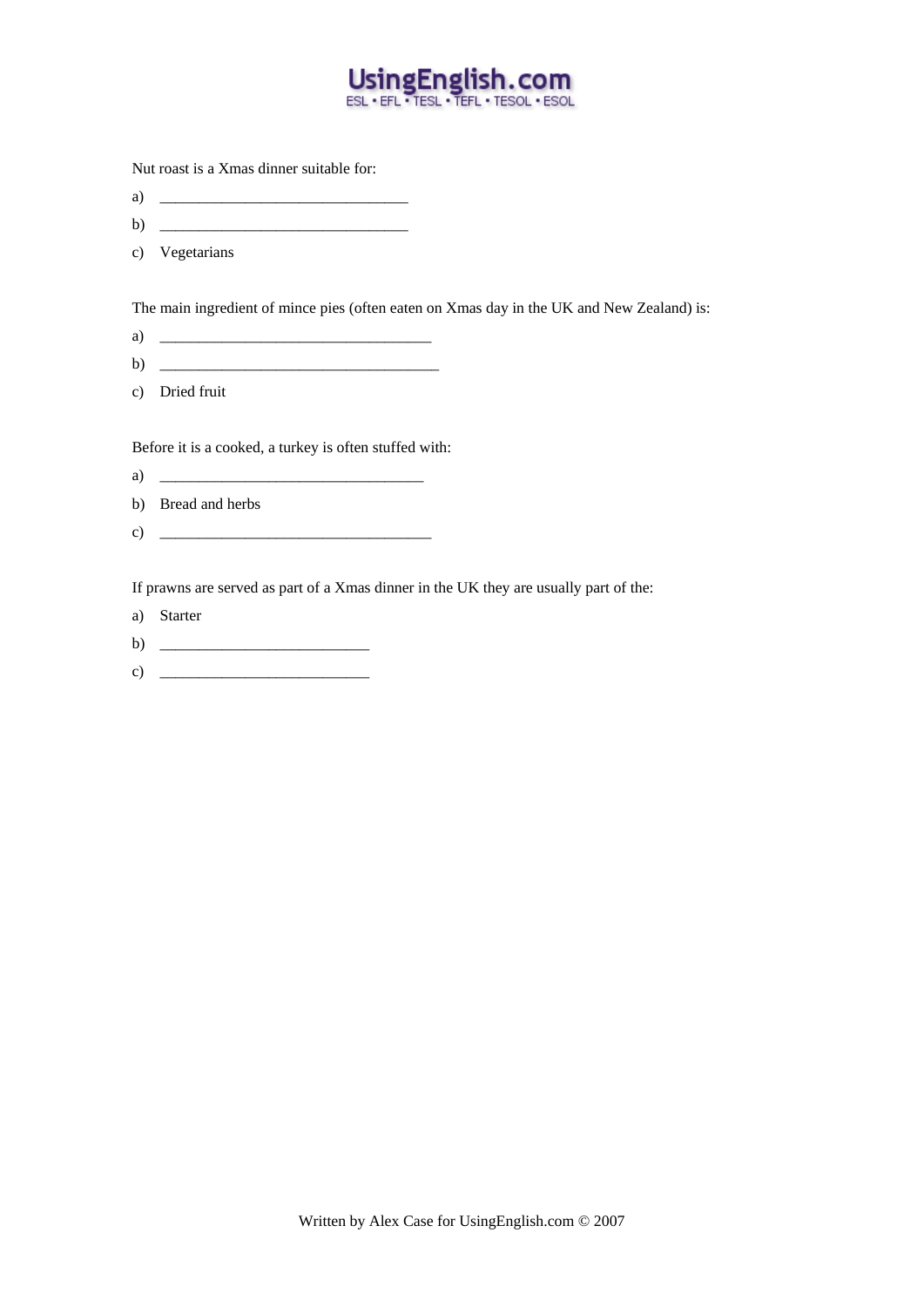# Using English.com

| Describing Traditional Christmas foods (The language of food/Business entertaining)          |  |
|----------------------------------------------------------------------------------------------|--|
| Worksheet 3- Language of describing food-Presentation and Practice                           |  |
| Without looking back at Worksheet 1 or 2, fill the words in the gaps below:                  |  |
| In Austria they often eat fried carp for Christmas dinner. Carp is a _________ fish          |  |
|                                                                                              |  |
|                                                                                              |  |
| A traditional Ukrainian Christmas dinner has 12                                              |  |
|                                                                                              |  |
| Possible meats at a Dutch meal include pheasant. Pheasant is a kind of watch bird.           |  |
|                                                                                              |  |
| If there is still some left, turkey is used as an _______________________________ in a curry |  |
| Nut roast is a Xmas dinner suitable __________________ vegetarians                           |  |
| The _______________________ ingredient of mince pies is dried fruit                          |  |
| Before it is a cooked, a turkey is often stuffed __________________ bread and herbs          |  |
|                                                                                              |  |
| Check your answers with Worksheet 1 or 2                                                     |  |
| Find words above that are:                                                                   |  |
| Ways of cooking:                                                                             |  |
| Vegetables:                                                                                  |  |
| Kinds of meat:                                                                               |  |
| Types of seafood:                                                                            |  |
| Ingredients:                                                                                 |  |

*Add more words to the categories above.*